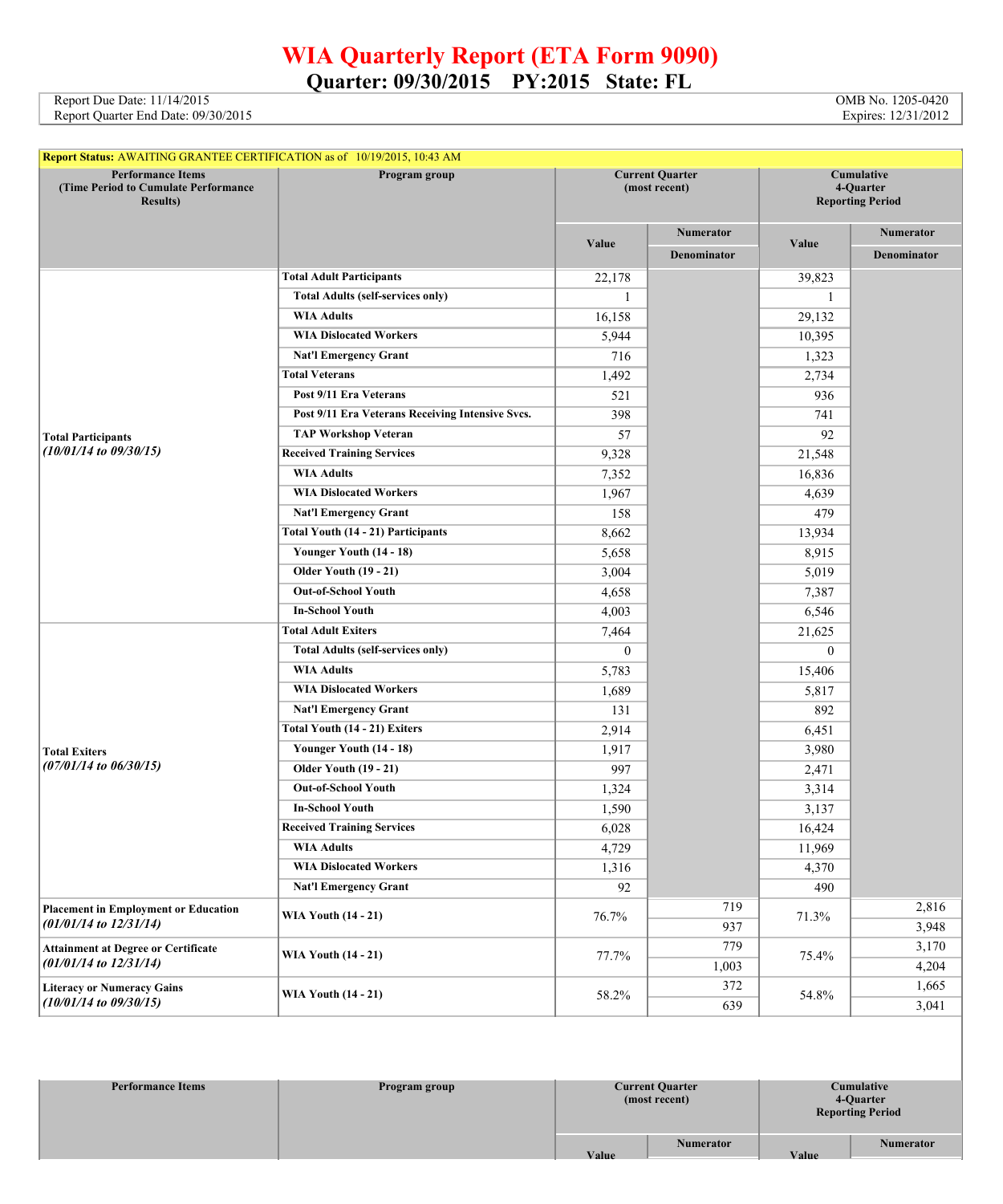|                                                                  |                                                                                                                                                                                                                                                                                                                                                                                                                                                                                                                                                                                                                                                                                                                                                                                                                                                                                                                                     |                       | <b>Denominator</b>                                                                                                                                                                                                                                             |                                                                                                                                                                                                                                                            | <b>Denominator</b>      |
|------------------------------------------------------------------|-------------------------------------------------------------------------------------------------------------------------------------------------------------------------------------------------------------------------------------------------------------------------------------------------------------------------------------------------------------------------------------------------------------------------------------------------------------------------------------------------------------------------------------------------------------------------------------------------------------------------------------------------------------------------------------------------------------------------------------------------------------------------------------------------------------------------------------------------------------------------------------------------------------------------------------|-----------------------|----------------------------------------------------------------------------------------------------------------------------------------------------------------------------------------------------------------------------------------------------------------|------------------------------------------------------------------------------------------------------------------------------------------------------------------------------------------------------------------------------------------------------------|-------------------------|
| Youth Diploma or Equivalent rate                                 |                                                                                                                                                                                                                                                                                                                                                                                                                                                                                                                                                                                                                                                                                                                                                                                                                                                                                                                                     |                       | 737                                                                                                                                                                                                                                                            |                                                                                                                                                                                                                                                            | 1,778                   |
| $(07/01/14$ to $06/30/15)$                                       |                                                                                                                                                                                                                                                                                                                                                                                                                                                                                                                                                                                                                                                                                                                                                                                                                                                                                                                                     |                       | 1,267                                                                                                                                                                                                                                                          |                                                                                                                                                                                                                                                            | 2,696                   |
| <b>Skill Attainment Rate</b>                                     |                                                                                                                                                                                                                                                                                                                                                                                                                                                                                                                                                                                                                                                                                                                                                                                                                                                                                                                                     |                       | 2,771                                                                                                                                                                                                                                                          | 65.9%<br>80.0%<br>78.2%<br>83.1%<br>72.2%<br>75.2%<br>67.8%<br>74.5%<br>52.9%<br>51.7%<br>91.6%<br>90.3%<br>88.5%<br>84.0%<br>72.8%<br>91.4%<br>\$19,245.15<br>\$16,628.60<br>\$19,490.35<br>\$4,832.40<br>\$21,375.96<br>82.3%<br>63.8%<br>75.8%<br>42.4% | 8,007                   |
| $(07/01/14$ to $06/30/15)$                                       |                                                                                                                                                                                                                                                                                                                                                                                                                                                                                                                                                                                                                                                                                                                                                                                                                                                                                                                                     |                       | 3,608                                                                                                                                                                                                                                                          |                                                                                                                                                                                                                                                            | 10,015                  |
|                                                                  |                                                                                                                                                                                                                                                                                                                                                                                                                                                                                                                                                                                                                                                                                                                                                                                                                                                                                                                                     |                       | 1,232                                                                                                                                                                                                                                                          |                                                                                                                                                                                                                                                            | 4,931                   |
|                                                                  |                                                                                                                                                                                                                                                                                                                                                                                                                                                                                                                                                                                                                                                                                                                                                                                                                                                                                                                                     |                       | 1,503                                                                                                                                                                                                                                                          |                                                                                                                                                                                                                                                            | 6,305                   |
|                                                                  |                                                                                                                                                                                                                                                                                                                                                                                                                                                                                                                                                                                                                                                                                                                                                                                                                                                                                                                                     |                       | 1,057                                                                                                                                                                                                                                                          |                                                                                                                                                                                                                                                            | 4,842                   |
|                                                                  | WIA Younger Youth (14 - 18)<br>58.2%<br>WIA Younger Youth (14 - 18)<br>76.8%<br><b>Adults</b><br>82.0%<br><b>Dislocated Workers</b><br>87.8%<br><b>Veterans</b><br>65.1%<br><b>Older Youth (19 - 21)</b><br>78.2%<br><b>Nat'l Emergency Grant</b><br>52.0%<br><b>Adults</b><br>75.6%<br><b>Dislocated Workers</b><br>52.7%<br><b>Older Youth (19 - 21)</b><br>58.2%<br><b>Adults</b><br>92.4%<br><b>Dislocated Workers</b><br>90.4%<br>Veterans<br>89.4%<br><b>Older Youth (19 - 21)</b><br>83.2%<br>Younger Youth (14 - 18)<br>65.4%<br><b>Nat'l Emergency Grant</b><br>93.8%<br><b>Adults</b><br>\$20,264.52<br><b>Dislocated Workers</b><br>\$17,013.08<br>\$19,836.35<br><b>Veterans</b><br><b>Older Youth (19 - 21)</b><br>\$4,702.56<br><b>Nat'l Emergency Grant</b><br>\$21,640.39<br><b>Adults</b><br>82.9%<br><b>Dislocated Workers</b><br>60.5%<br><b>Youth (14-21)</b><br>77.8%<br><b>Nat'l Emergency Grant</b><br>36.5% | 1,204                 |                                                                                                                                                                                                                                                                | 5,830                                                                                                                                                                                                                                                      |                         |
| <b>Entered Employment Rate</b>                                   |                                                                                                                                                                                                                                                                                                                                                                                                                                                                                                                                                                                                                                                                                                                                                                                                                                                                                                                                     |                       | 188                                                                                                                                                                                                                                                            |                                                                                                                                                                                                                                                            | 865                     |
| $(01/01/14$ to $12/31/14)$                                       |                                                                                                                                                                                                                                                                                                                                                                                                                                                                                                                                                                                                                                                                                                                                                                                                                                                                                                                                     |                       | 289                                                                                                                                                                                                                                                            |                                                                                                                                                                                                                                                            | 1,198                   |
|                                                                  |                                                                                                                                                                                                                                                                                                                                                                                                                                                                                                                                                                                                                                                                                                                                                                                                                                                                                                                                     |                       | 298                                                                                                                                                                                                                                                            |                                                                                                                                                                                                                                                            | 1,196                   |
|                                                                  |                                                                                                                                                                                                                                                                                                                                                                                                                                                                                                                                                                                                                                                                                                                                                                                                                                                                                                                                     |                       | 381                                                                                                                                                                                                                                                            |                                                                                                                                                                                                                                                            | 1,591                   |
|                                                                  |                                                                                                                                                                                                                                                                                                                                                                                                                                                                                                                                                                                                                                                                                                                                                                                                                                                                                                                                     |                       | 154                                                                                                                                                                                                                                                            |                                                                                                                                                                                                                                                            | 832                     |
|                                                                  |                                                                                                                                                                                                                                                                                                                                                                                                                                                                                                                                                                                                                                                                                                                                                                                                                                                                                                                                     |                       | 296                                                                                                                                                                                                                                                            |                                                                                                                                                                                                                                                            | 1,228                   |
|                                                                  |                                                                                                                                                                                                                                                                                                                                                                                                                                                                                                                                                                                                                                                                                                                                                                                                                                                                                                                                     |                       | 1,880                                                                                                                                                                                                                                                          |                                                                                                                                                                                                                                                            | 8,462                   |
| <b>Employment and Credential (Adults</b>                         |                                                                                                                                                                                                                                                                                                                                                                                                                                                                                                                                                                                                                                                                                                                                                                                                                                                                                                                                     |                       | 2,488                                                                                                                                                                                                                                                          |                                                                                                                                                                                                                                                            | 11,357                  |
| <b>Dislocated Workers)</b>                                       |                                                                                                                                                                                                                                                                                                                                                                                                                                                                                                                                                                                                                                                                                                                                                                                                                                                                                                                                     |                       | 504                                                                                                                                                                                                                                                            |                                                                                                                                                                                                                                                            | 2,464                   |
| or Credential Rates (Older Youth)<br>$(01/01/14$ to $12/31/14)$  |                                                                                                                                                                                                                                                                                                                                                                                                                                                                                                                                                                                                                                                                                                                                                                                                                                                                                                                                     |                       | 956                                                                                                                                                                                                                                                            |                                                                                                                                                                                                                                                            | 4,654                   |
|                                                                  |                                                                                                                                                                                                                                                                                                                                                                                                                                                                                                                                                                                                                                                                                                                                                                                                                                                                                                                                     |                       | 267                                                                                                                                                                                                                                                            |                                                                                                                                                                                                                                                            | 1,014                   |
|                                                                  |                                                                                                                                                                                                                                                                                                                                                                                                                                                                                                                                                                                                                                                                                                                                                                                                                                                                                                                                     |                       | 459                                                                                                                                                                                                                                                            |                                                                                                                                                                                                                                                            | 1,961                   |
|                                                                  |                                                                                                                                                                                                                                                                                                                                                                                                                                                                                                                                                                                                                                                                                                                                                                                                                                                                                                                                     |                       | 4,024                                                                                                                                                                                                                                                          |                                                                                                                                                                                                                                                            | 11,249                  |
|                                                                  |                                                                                                                                                                                                                                                                                                                                                                                                                                                                                                                                                                                                                                                                                                                                                                                                                                                                                                                                     |                       | 4,353                                                                                                                                                                                                                                                          |                                                                                                                                                                                                                                                            | 12,282                  |
|                                                                  |                                                                                                                                                                                                                                                                                                                                                                                                                                                                                                                                                                                                                                                                                                                                                                                                                                                                                                                                     |                       | 1,205                                                                                                                                                                                                                                                          |                                                                                                                                                                                                                                                            | 4,752                   |
|                                                                  |                                                                                                                                                                                                                                                                                                                                                                                                                                                                                                                                                                                                                                                                                                                                                                                                                                                                                                                                     |                       |                                                                                                                                                                                                                                                                |                                                                                                                                                                                                                                                            | 5,260                   |
|                                                                  |                                                                                                                                                                                                                                                                                                                                                                                                                                                                                                                                                                                                                                                                                                                                                                                                                                                                                                                                     |                       | 329                                                                                                                                                                                                                                                            |                                                                                                                                                                                                                                                            | 1,072                   |
| <b>Retention Rate</b><br>$(07/01/13$ to $06/30/14)$              |                                                                                                                                                                                                                                                                                                                                                                                                                                                                                                                                                                                                                                                                                                                                                                                                                                                                                                                                     |                       |                                                                                                                                                                                                                                                                |                                                                                                                                                                                                                                                            | 1,211                   |
|                                                                  |                                                                                                                                                                                                                                                                                                                                                                                                                                                                                                                                                                                                                                                                                                                                                                                                                                                                                                                                     |                       |                                                                                                                                                                                                                                                                |                                                                                                                                                                                                                                                            | 1,217                   |
|                                                                  |                                                                                                                                                                                                                                                                                                                                                                                                                                                                                                                                                                                                                                                                                                                                                                                                                                                                                                                                     |                       |                                                                                                                                                                                                                                                                |                                                                                                                                                                                                                                                            | 1,449                   |
|                                                                  |                                                                                                                                                                                                                                                                                                                                                                                                                                                                                                                                                                                                                                                                                                                                                                                                                                                                                                                                     |                       |                                                                                                                                                                                                                                                                |                                                                                                                                                                                                                                                            | 1,807                   |
|                                                                  |                                                                                                                                                                                                                                                                                                                                                                                                                                                                                                                                                                                                                                                                                                                                                                                                                                                                                                                                     |                       |                                                                                                                                                                                                                                                                |                                                                                                                                                                                                                                                            | 2,483                   |
|                                                                  |                                                                                                                                                                                                                                                                                                                                                                                                                                                                                                                                                                                                                                                                                                                                                                                                                                                                                                                                     |                       |                                                                                                                                                                                                                                                                |                                                                                                                                                                                                                                                            | 989                     |
|                                                                  |                                                                                                                                                                                                                                                                                                                                                                                                                                                                                                                                                                                                                                                                                                                                                                                                                                                                                                                                     |                       | 1,333<br>368<br>377<br>453<br>513<br>785<br>259<br>276<br>\$78,099,448<br>3,854<br>\$18,306,075<br>1,076<br>\$5,693,032<br>287<br>\$1,876,321<br>399<br>\$4,652,684<br>215<br>2,062<br>2,488<br>578<br>956<br>785<br>1,009<br>58<br>159<br><b>Total</b><br>201 |                                                                                                                                                                                                                                                            | 1,082                   |
|                                                                  |                                                                                                                                                                                                                                                                                                                                                                                                                                                                                                                                                                                                                                                                                                                                                                                                                                                                                                                                     |                       |                                                                                                                                                                                                                                                                |                                                                                                                                                                                                                                                            | \$204,537,474<br>10,628 |
|                                                                  |                                                                                                                                                                                                                                                                                                                                                                                                                                                                                                                                                                                                                                                                                                                                                                                                                                                                                                                                     |                       |                                                                                                                                                                                                                                                                |                                                                                                                                                                                                                                                            | \$71,203,674            |
|                                                                  |                                                                                                                                                                                                                                                                                                                                                                                                                                                                                                                                                                                                                                                                                                                                                                                                                                                                                                                                     |                       |                                                                                                                                                                                                                                                                | 4,282                                                                                                                                                                                                                                                      |                         |
|                                                                  |                                                                                                                                                                                                                                                                                                                                                                                                                                                                                                                                                                                                                                                                                                                                                                                                                                                                                                                                     |                       |                                                                                                                                                                                                                                                                |                                                                                                                                                                                                                                                            | \$18,379,400            |
| <b>Six-Months Average Earnings</b><br>$(07/01/13$ to $06/30/14)$ |                                                                                                                                                                                                                                                                                                                                                                                                                                                                                                                                                                                                                                                                                                                                                                                                                                                                                                                                     |                       |                                                                                                                                                                                                                                                                |                                                                                                                                                                                                                                                            | 943                     |
|                                                                  |                                                                                                                                                                                                                                                                                                                                                                                                                                                                                                                                                                                                                                                                                                                                                                                                                                                                                                                                     |                       |                                                                                                                                                                                                                                                                |                                                                                                                                                                                                                                                            | \$6,156,478             |
|                                                                  |                                                                                                                                                                                                                                                                                                                                                                                                                                                                                                                                                                                                                                                                                                                                                                                                                                                                                                                                     |                       |                                                                                                                                                                                                                                                                |                                                                                                                                                                                                                                                            | 1,274                   |
|                                                                  |                                                                                                                                                                                                                                                                                                                                                                                                                                                                                                                                                                                                                                                                                                                                                                                                                                                                                                                                     |                       |                                                                                                                                                                                                                                                                |                                                                                                                                                                                                                                                            | \$18,447,457            |
|                                                                  |                                                                                                                                                                                                                                                                                                                                                                                                                                                                                                                                                                                                                                                                                                                                                                                                                                                                                                                                     |                       |                                                                                                                                                                                                                                                                |                                                                                                                                                                                                                                                            | 863                     |
|                                                                  |                                                                                                                                                                                                                                                                                                                                                                                                                                                                                                                                                                                                                                                                                                                                                                                                                                                                                                                                     |                       |                                                                                                                                                                                                                                                                |                                                                                                                                                                                                                                                            | 9,350                   |
|                                                                  |                                                                                                                                                                                                                                                                                                                                                                                                                                                                                                                                                                                                                                                                                                                                                                                                                                                                                                                                     |                       |                                                                                                                                                                                                                                                                |                                                                                                                                                                                                                                                            | 11,361                  |
|                                                                  |                                                                                                                                                                                                                                                                                                                                                                                                                                                                                                                                                                                                                                                                                                                                                                                                                                                                                                                                     |                       |                                                                                                                                                                                                                                                                |                                                                                                                                                                                                                                                            | 2,967                   |
| <b>Credential Attainment</b>                                     |                                                                                                                                                                                                                                                                                                                                                                                                                                                                                                                                                                                                                                                                                                                                                                                                                                                                                                                                     |                       |                                                                                                                                                                                                                                                                |                                                                                                                                                                                                                                                            | 4,654                   |
| $(07/01/13$ to $06/30/14)$                                       |                                                                                                                                                                                                                                                                                                                                                                                                                                                                                                                                                                                                                                                                                                                                                                                                                                                                                                                                     |                       |                                                                                                                                                                                                                                                                |                                                                                                                                                                                                                                                            | 3,202                   |
|                                                                  |                                                                                                                                                                                                                                                                                                                                                                                                                                                                                                                                                                                                                                                                                                                                                                                                                                                                                                                                     |                       |                                                                                                                                                                                                                                                                |                                                                                                                                                                                                                                                            | 4,225                   |
|                                                                  |                                                                                                                                                                                                                                                                                                                                                                                                                                                                                                                                                                                                                                                                                                                                                                                                                                                                                                                                     |                       |                                                                                                                                                                                                                                                                |                                                                                                                                                                                                                                                            | 241                     |
|                                                                  |                                                                                                                                                                                                                                                                                                                                                                                                                                                                                                                                                                                                                                                                                                                                                                                                                                                                                                                                     |                       |                                                                                                                                                                                                                                                                |                                                                                                                                                                                                                                                            | 568                     |
|                                                                  |                                                                                                                                                                                                                                                                                                                                                                                                                                                                                                                                                                                                                                                                                                                                                                                                                                                                                                                                     |                       |                                                                                                                                                                                                                                                                |                                                                                                                                                                                                                                                            |                         |
|                                                                  | Measure                                                                                                                                                                                                                                                                                                                                                                                                                                                                                                                                                                                                                                                                                                                                                                                                                                                                                                                             | <b>Percent Served</b> |                                                                                                                                                                                                                                                                | <b>Percent Served</b>                                                                                                                                                                                                                                      | <b>Total</b>            |
|                                                                  | <b>Covered Entrants Who Reached the End of the Entry</b>                                                                                                                                                                                                                                                                                                                                                                                                                                                                                                                                                                                                                                                                                                                                                                                                                                                                            |                       |                                                                                                                                                                                                                                                                |                                                                                                                                                                                                                                                            | 961                     |
|                                                                  | Period                                                                                                                                                                                                                                                                                                                                                                                                                                                                                                                                                                                                                                                                                                                                                                                                                                                                                                                              |                       |                                                                                                                                                                                                                                                                |                                                                                                                                                                                                                                                            |                         |